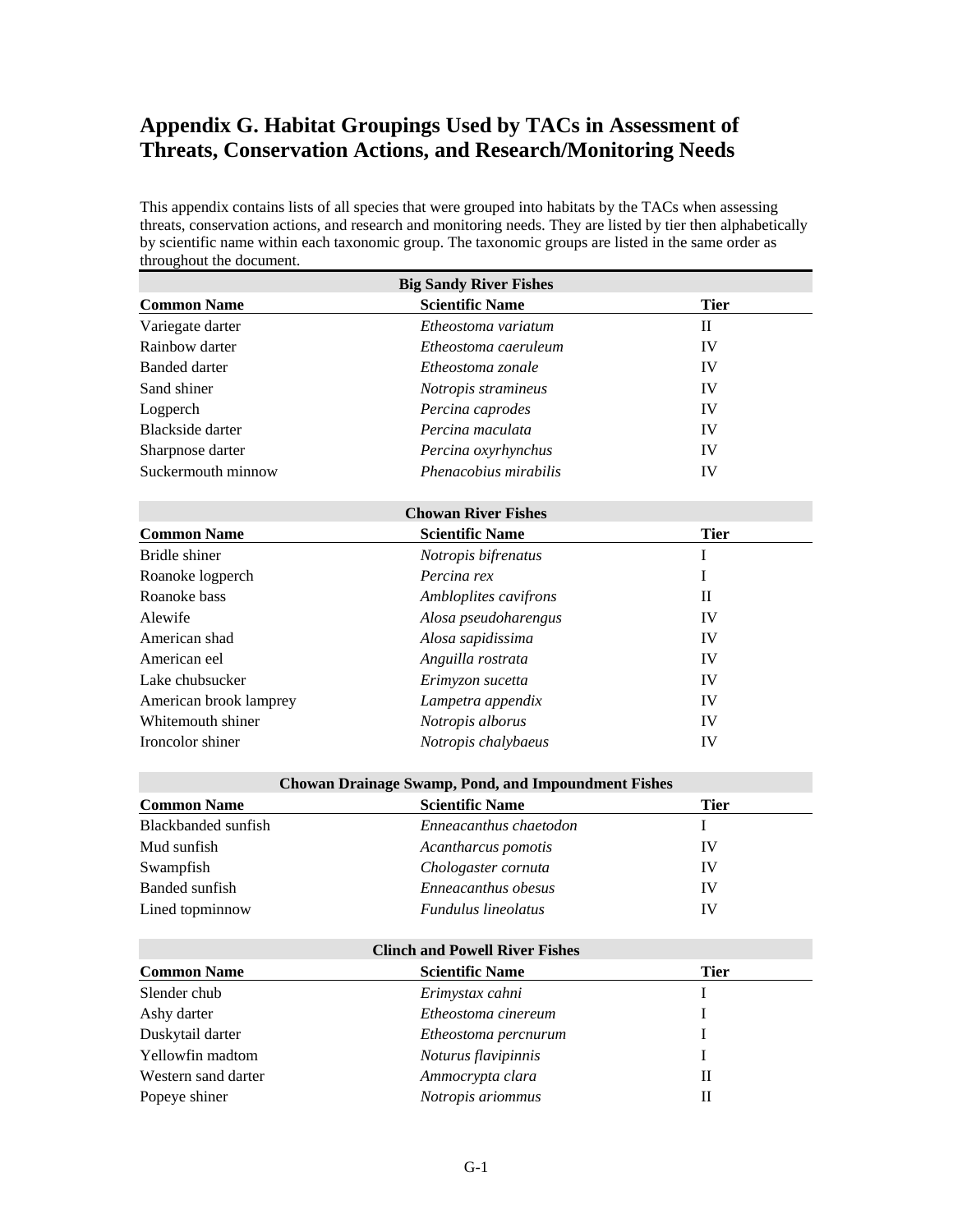| Blotchside logperch      | Percina burtoni                  | $_{\rm II}$  |
|--------------------------|----------------------------------|--------------|
| Longhead darter          | Percina macrocephala             | $\mathbf{I}$ |
| A dace                   | Phoxinus sp. 1                   | $\mathbf{I}$ |
| Paddlefish               | Polyodon spathula                | H            |
| Clinch sculpin           | Cottus sp. 4                     | III          |
| Steelcolor shiner        | Cyprinella whipplei              | III          |
| <b>Bluebreast darter</b> | Etheostoma camurum               | III          |
| Tippecanoe darter        | Etheostoma tippecanoe            | Ш            |
| Wounded darter           | Etheostoma vulneratum            | III          |
| Ohio lamprey             | Ichthyomyzon bdellium            | III          |
| Mountain brook lamprey   | Ichthyomyzon greeleyi            | $\rm III$    |
| River redhorse           | Moxostoma carinatum              | Ш            |
| Emerald shiner           | Notropis atherinoides            | Ш            |
| Channel darter           | Percina copelandi                | III          |
| <b>Blackside</b> dace    | Phoxinus cumberlandensis         | III          |
| Freshwater drum          | Aplodinotus grunniens            | IV           |
| <b>Black sculpin</b>     | Cottus baileyi                   | IV           |
| Streamline chub          | Erimystax dissimilis             | IV           |
| <b>Blotched</b> chub     | Erimystax insignis               | IV           |
| Rainbow darter           | Etheostoma caeruleum             | IV           |
| Speckled darter          | Etheostoma stigmaeum             | IV           |
| Swannanoa darter         | Etheostoma swannanoa             | IV           |
| <b>Banded darter</b>     | Etheostoma zonale                | IV           |
| Northern studfish        | Fundulus catenatus               | IV           |
| <b>Brook silverside</b>  | Labidesthes sicculus             | IV           |
| Mountain shiner          | Lythrurus lirus                  | IV           |
| Sawfin shiner            | Notropis sp. A                   | IV           |
| Mirror shiner            | Notropis spectrunculus           | IV           |
| Mountain madtom          | Noturus eleutherus               | IV           |
| Stonecat                 | Noturus flavus                   | IV           |
| Tangerine darter         | Percina aurantiaca               | IV           |
| Logperch                 | Percina caprodes                 | IV           |
| Gilt darter              | Percina evides                   | IV           |
| Dusky darter             | Percina sciera                   | ${\rm IV}$   |
| Stargazing minnow        | Phenacobius uranops              | IV           |
| <b>Bullhead minnow</b>   | Pimephales vigilax               | IV           |
| Sauger                   | Stizostedion canadense           | IV           |
|                          | <b>Delmarva Peninsula Fishes</b> |              |
| <b>Common Name</b>       | <b>Scientific Name</b>           | <b>Tier</b>  |

| <b>Common Name</b>  | <b>Scientific Name</b>      | <b>Tier</b> |
|---------------------|-----------------------------|-------------|
| Alewife             | Alosa pseudoharengus        | IV          |
| American shad       | Alosa sapidissima           | IV          |
| American eel        | Anguilla rostrata           | IV          |
| Least brook lamprey | Lampetra aepyptera          | IV          |
|                     | <b>Holston River Fishes</b> |             |
| <b>Common Name</b>  | <b>Scientific Name</b>      | <b>Tier</b> |
| Turquoise shiner    | Cyprinella monacha          |             |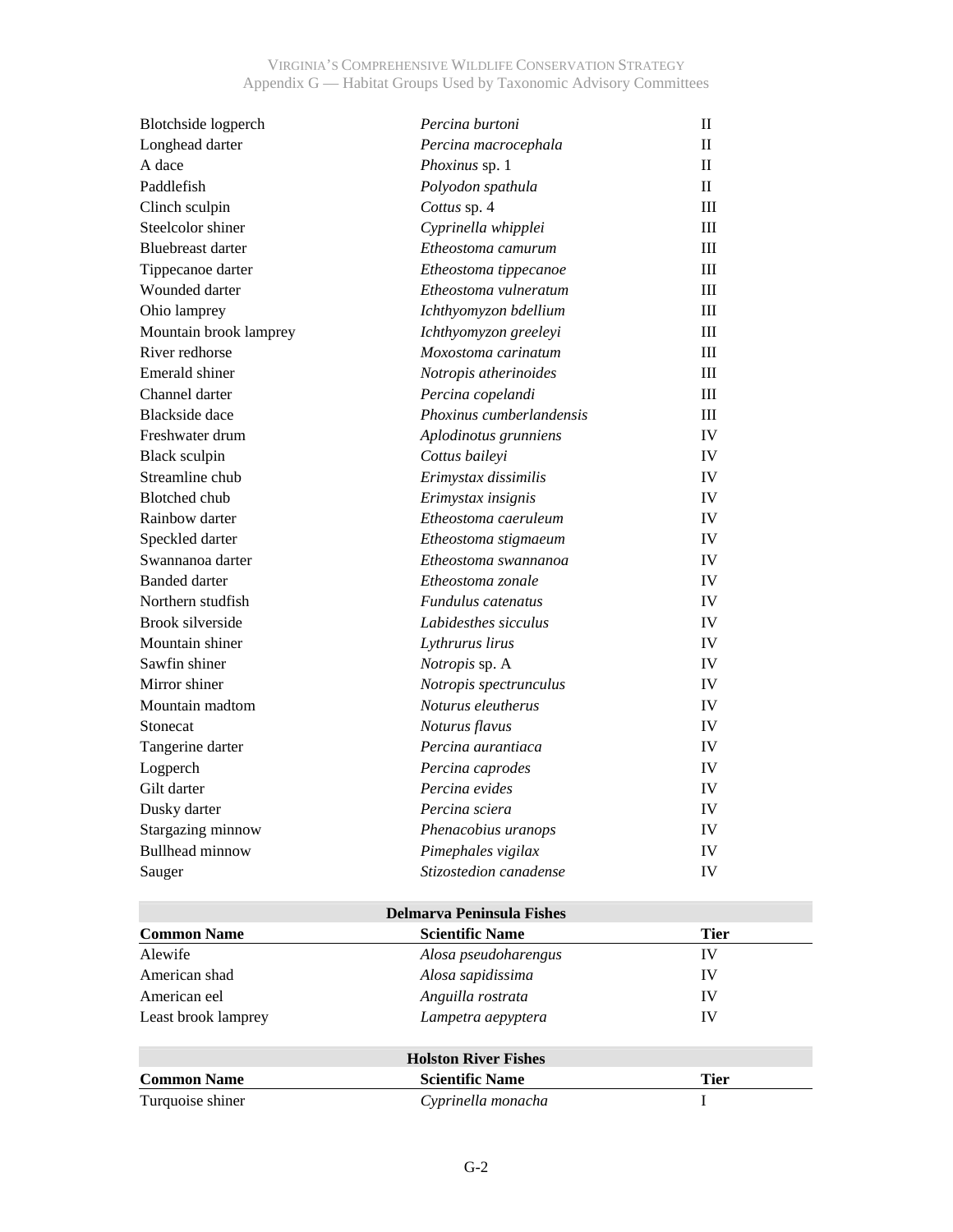| Sharphead darter           | Etheostoma acuticeps       | I            |
|----------------------------|----------------------------|--------------|
| Yellowfin madtom           | Noturus flavipinnis        | I            |
| Tennessee dace             | Phoxinus tennesseensis     | I            |
| Greenfin darter            | Etheostoma chlorobranchium | $\Pi$        |
| Popeye shiner              | Notropis ariommus          | $\mathbf{I}$ |
| <b>Blotchside</b> logperch | Percina burtoni            | $\mathbf{I}$ |
| Longhead darter            | Percina macrocephala       | $\mathbf{H}$ |
| Holston sculpin            | Cottus sp. 5               | III          |
| <b>Bluebreast darter</b>   | Etheostoma camurum         | III          |
| Wounded darter             | Etheostoma vulneratum      | III          |
| Ohio lamprey               | Ichthyomyzon bdellium      | III          |
| Mountain brook lamprey     | Ichthyomyzon greeleyi      | III          |
| River redhorse             | Moxostoma carinatum        | III          |
| Fatlips minnow             | Phenacobius crassilabrum   | III          |
| <b>Black sculpin</b>       | Cottus baileyi             | IV           |
| Streamline chub            | Erimystax dissimilis       | <b>IV</b>    |
| <b>Blotched</b> chub       | Erimystax insignis         | IV           |
| Speckled darter            | Etheostoma stigmaeum       | <b>IV</b>    |
| Swannanoa darter           | Etheostoma swannanoa       | <b>IV</b>    |
| <b>Banded darter</b>       | Etheostoma zonale          | IV           |
| Northern studfish          | Fundulus catenatus         | IV           |
| American brook lamprey     | Lampetra appendix          | IV           |
| Sawfin shiner              | Notropis sp. A             | IV           |
| Mirror shiner              | Notropis spectrunculus     | IV           |
| Mountain madtom            | Noturus eleutherus         | IV           |
| Stonecat                   | Noturus flavus             | IV           |
| Tangerine darter           | Percina aurantiaca         | IV           |
| Logperch                   | Percina caprodes           | IV           |
| Gilt darter                | Percina evides             | <b>IV</b>    |
| Stargazing minnow          | Phenacobius uranops        | IV           |
| <b>Bullhead minnow</b>     | Pimephales vigilax         | IV           |
| Sauger                     | Stizostedion canadense     | IV           |

# **James River Fishes**

| <b>Common Name</b>     | <b>Scientific Name</b> | <b>Tier</b> |
|------------------------|------------------------|-------------|
| Bridle shiner          | Notropis bifrenatus    |             |
| Atlantic sturgeon      | Acipenser oxyrhynchus  | Н           |
| Roughhead shiner       | Notropis semperasper   | П           |
| Alewife                | Alosa pseudoharengus   | IV          |
| American shad          | Alosa sapidissima      | IV          |
| American eel           | Anguilla rostrata      | IV          |
| Least brook lamprey    | Lampetra aepyptera     | IV          |
| American brook lamprey | Lampetra appendix      | IV          |
| Ironcolor shiner       | Notropis chalybaeus    | IV          |
|                        |                        |             |

| <b>James Drainage Swamp Fishes</b> |                        |      |  |
|------------------------------------|------------------------|------|--|
| <b>Common Name</b>                 | <b>Scientific Name</b> | Tier |  |
| Mud sunfish                        | Acantharcus pomotis    | IV   |  |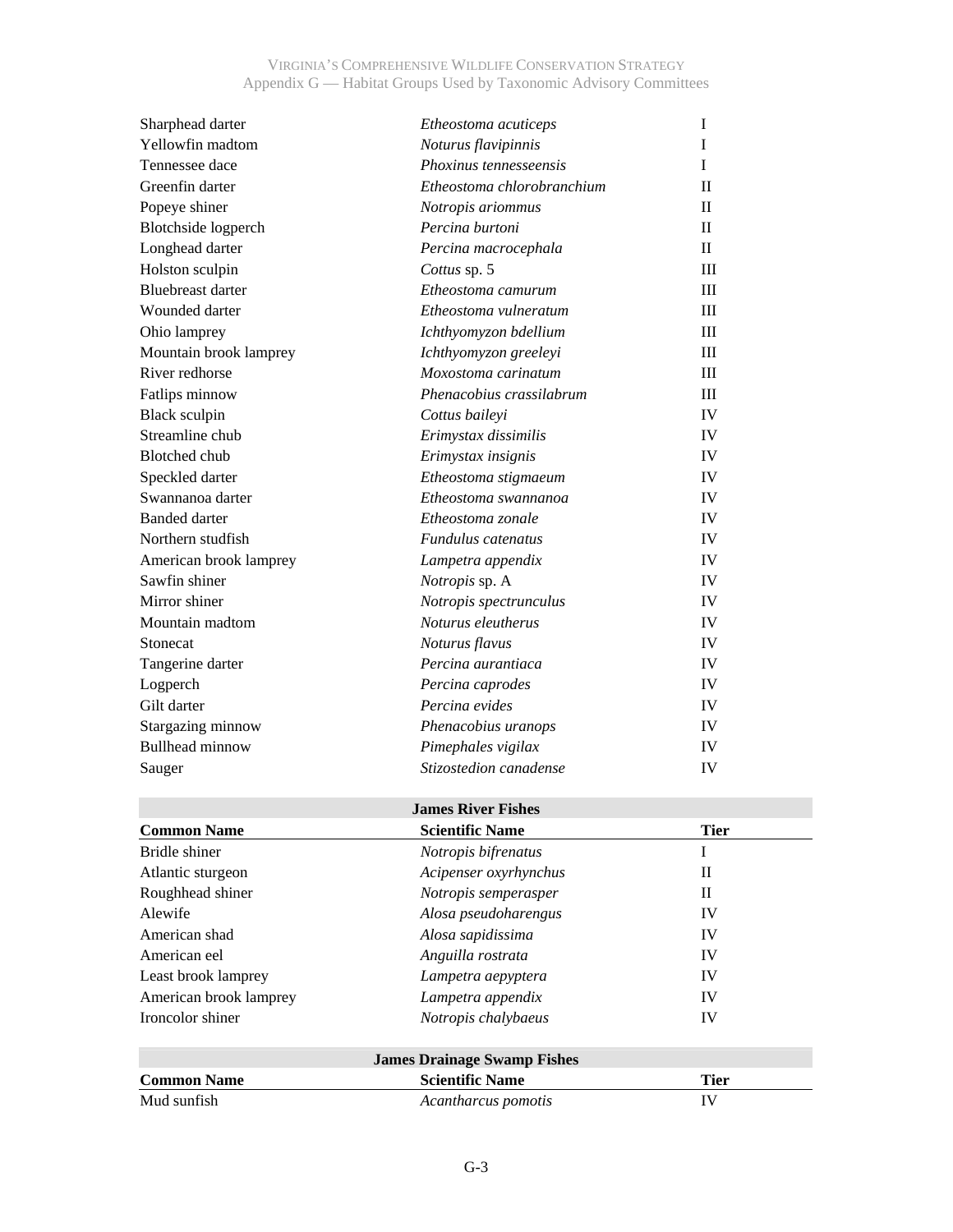| Swampfish             | Chologaster cornuta            | IV                     |
|-----------------------|--------------------------------|------------------------|
| <b>Banded</b> sunfish | Enneacanthus obesus            | IV                     |
|                       |                                |                        |
|                       | <b>New River Fishes</b>        |                        |
| <b>Common Name</b>    | <b>Scientific Name</b>         | <b>Tier</b>            |
| Candy darter          | Etheostoma osburni             | $\mathbf{I}$           |
| Bluestone sculpin     | Cottus sp. 1                   | Ш                      |
| Kanawha darter        | Etheostoma kanawhae            | Ш                      |
| Kanawha minnow        | Phenacobius teretulus          | III                    |
| Least brook lamprey   | Lampetra aepyptera             | IV                     |
| New River shiner      | Notropis scabriceps            | IV                     |
| Sand shiner           | Notropis stramineus            | IV                     |
| Sand shiner           | Notropis stramineus            | IV                     |
| Logperch              | Percina caprodes               | IV                     |
| Appalachia darter     | Percina gymnocephala           | IV                     |
| Sharpnose darter      | Percina oxyrhynchus            | IV                     |
|                       | <b>Pee Dee River Fishes</b>    |                        |
| <b>Common Name</b>    | <b>Scientific Name</b>         | <b>Tier</b>            |
| Thicklip chub         | Cyprinella labrosa             | IV                     |
| Lined topminnow       | Fundulus lineolatus            | IV                     |
| Highback chub         | Hybopsis hypsinotus            | IV                     |
| Brassy jumprock       | Moxostoma robustum             | IV                     |
| Redlip shiner         | Notropis chiliticus            | IV                     |
| Piedmont darter       | Percina crassa roanoka         | IV                     |
|                       |                                |                        |
|                       | <b>Piankatank River Fishes</b> |                        |
| <b>Common Name</b>    | <b>Scientific Name</b>         | <b>Tier</b>            |
| Bridle shiner         | Notropis bifrenatus            | L                      |
| Mud sunfish           | Acantharcus pomotis            | IV                     |
| Alewife               | Alosa pseudoharengus           | IV                     |
| Banded sunfish        | Enneacanthus obesus            | IV                     |
| Least brook lamprey   | Lampetra aepyptera             | IV                     |
| Ironcolor shiner      | Notropis chalybaeus            | IV                     |
|                       | <b>Potomac River Fishes</b>    |                        |
| <b>Common Name</b>    | <b>Scientific Name</b>         | <b>Scientific Name</b> |
| Shortnose sturgeon    | Acipenser brevirostrum         | $\bf{I}$               |
| Bridle shiner         | Notropis bifrenatus            | Ι                      |
| Atlantic sturgeon     | Acipenser oxyrhynchus          | $\mathbf{I}$           |
| Alewife               | Alosa pseudoharengus           | IV                     |
| American shad         | Alosa sapidissima              | IV                     |
| American eel          | Anguilla rostrata              | IV                     |
| Slimy sculpin         | Cottus cognatus                | IV                     |
| Rainbow darter        | Etheostoma caeruleum           | IV                     |
| Least brook lamprey   | Lampetra aepyptera             | IV                     |
| Pearl dace            | Margariscus margarita          | IV                     |
| Ironcolor shiner      | Notropis chalybaeus            | IV                     |
|                       |                                |                        |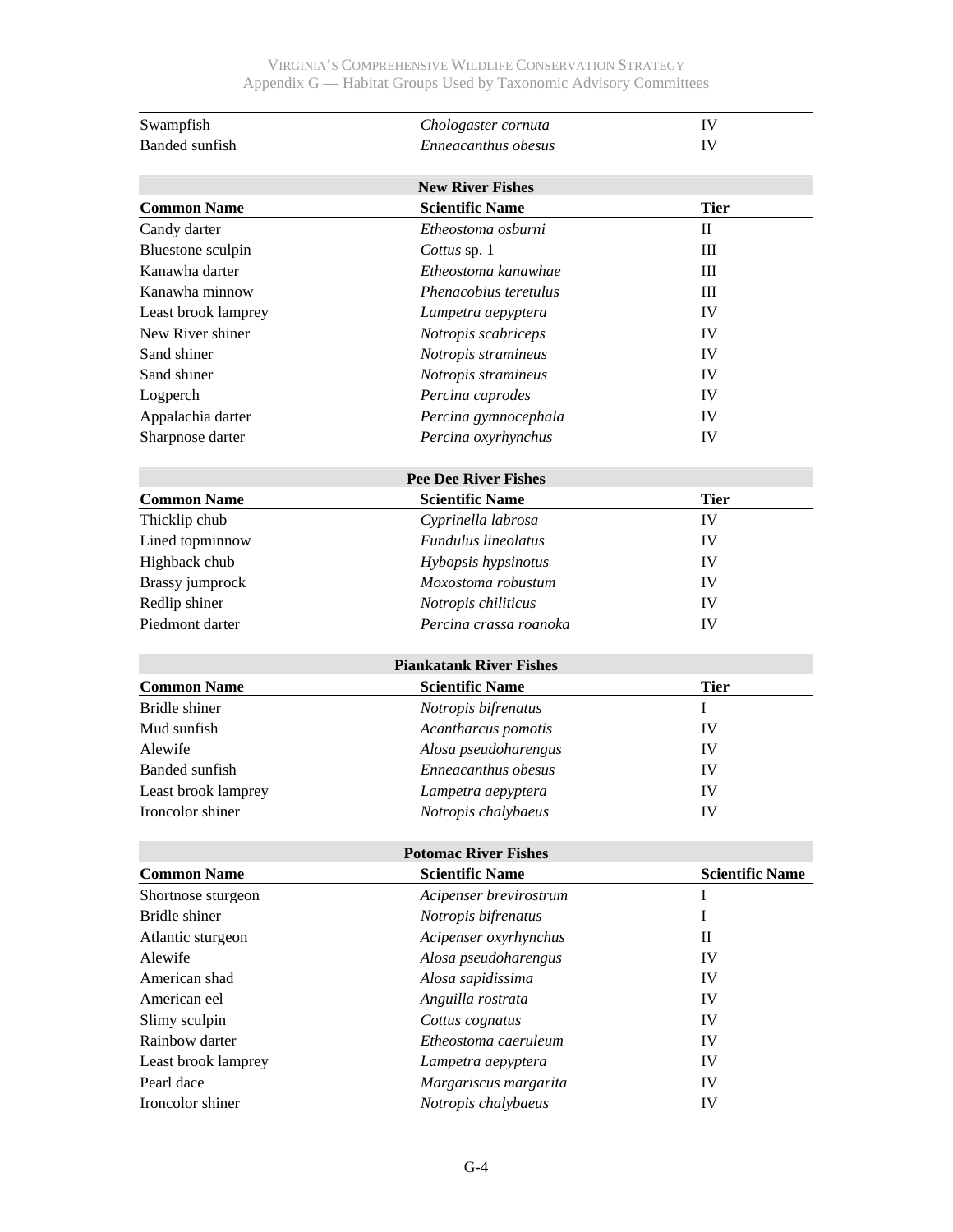| Logperch                | Percina caprodes                 | IV           |
|-------------------------|----------------------------------|--------------|
| Trout-perch             | Percopsis omiscomaycus           | IV           |
|                         | <b>Rappahannock River Fishes</b> |              |
| <b>Common Name</b>      | <b>Scientific Name</b>           | <b>Tier</b>  |
| Shortnose sturgeon      | Acipenser brevirostrum           | I            |
| <b>Bridle</b> shiner    | Notropis bifrenatus              | I            |
| Atlantic sturgeon       | Acipenser oxyrhynchus            | $\mathbf{I}$ |
| Mud sunfish             | Acantharcus pomotis              | IV           |
| Alewife                 | Alosa pseudoharengus             | IV           |
| American shad           | Alosa sapidissima                | IV           |
| American eel            | Anguilla rostrata                | IV           |
| Least brook lamprey     | Lampetra aepyptera               | IV           |
| American brook lamprey  | Lampetra appendix                | IV           |
|                         | <b>Roanoke River Fishes</b>      |              |
| <b>Common Name</b>      | <b>Scientific Name</b>           | <b>Tier</b>  |
| Roanoke logperch        | Percina rex                      | I            |
| Roanoke bass            | Ambloplites cavifrons            | $\mathbf{I}$ |
| Carolina darter         | Etheostoma collis                | $_{\rm II}$  |
| Orangefin madtom        | Noturus gilberti                 | $_{\rm II}$  |
| Spotted margined madtom | Noturus insignis ssp. 1          | $\mathbf{I}$ |
| Bigeye jumprock         | Moxostoma ariommum               | III          |
| Rustyside sucker        | Thoburnia hamiltoni              | III          |
| Snail bullhead          | Ameiurus brunneus                | IV           |
| American eel            | Anguilla rostrata                | IV           |
| Swampfish               | Chologaster cornuta              | IV           |
| Riverweed darter        | Etheostoma podostemone           | IV           |
| Speckled killifish      | Fundulus rathbuni                | IV           |
| Roanoke hog sucker      | Hypentelium roanokense           | IV           |
| Whitemouth shiner       | Notropis alborus                 | IV           |
| Ironcolor shiner        | Notropis chalybaeus              | IV           |
| Redlip shiner           | Notropis chiliticus              | IV           |

|                        | <b>York River Fishes</b> |             |  |
|------------------------|--------------------------|-------------|--|
| <b>Common Name</b>     | <b>Scientific Name</b>   | <b>Tier</b> |  |
| Bridle shiner          | Notropis bifrenatus      |             |  |
| Atlantic sturgeon      | Acipenser oxyrhynchus    | H           |  |
| Mud sunfish            | Acantharcus pomotis      | IV          |  |
| Alewife                | Alosa pseudoharengus     | IV          |  |
| American shad          | Alosa sapidissima        | IV          |  |
| American eel           | Anguilla rostrata        | IV          |  |
| Banded sunfish         | Enneacanthus obesus      | IV          |  |
| Least brook lamprey    | Lampetra aepyptera       | IV          |  |
| American brook lamprey | Lampetra appendix        | IV          |  |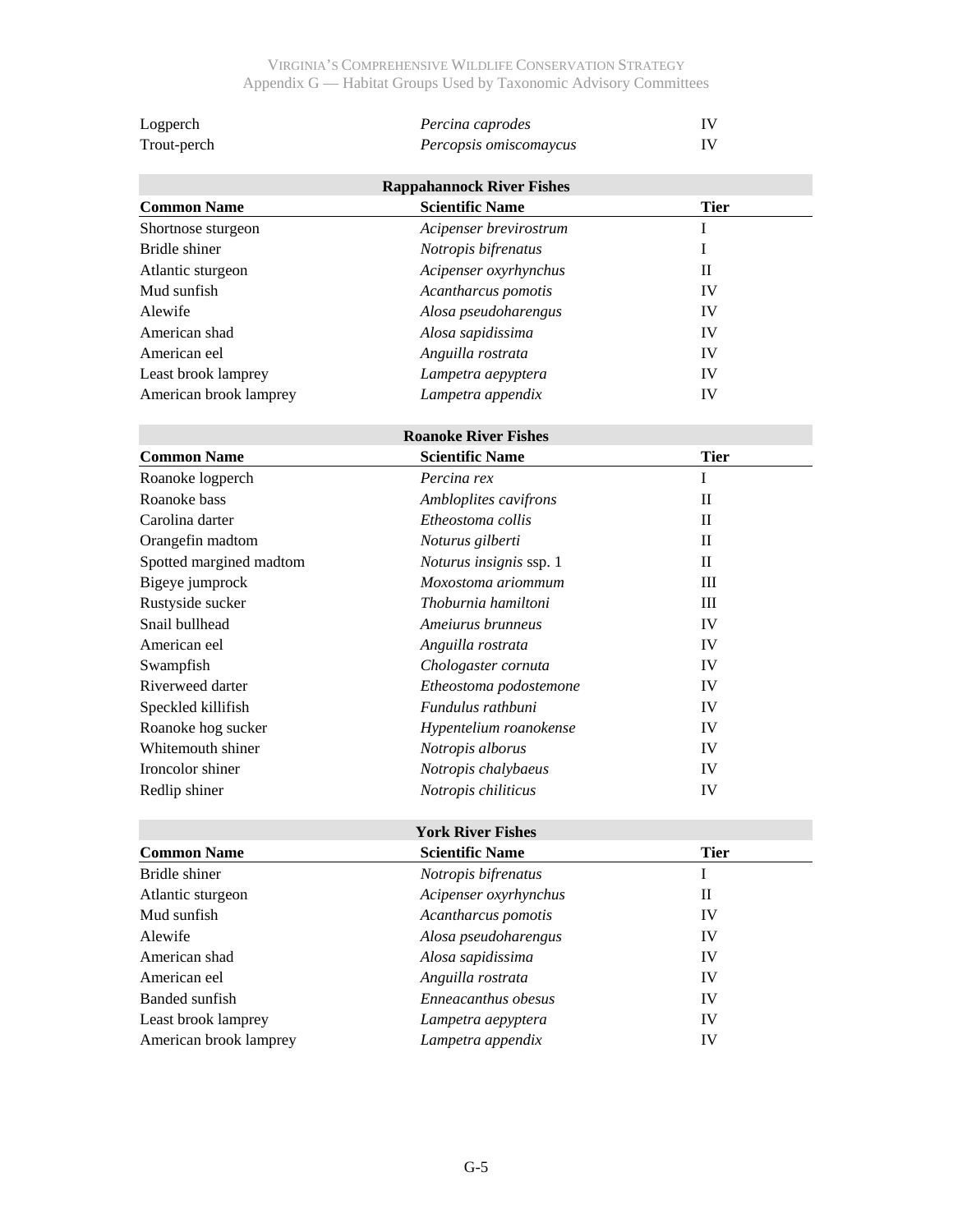| <b>Coastal Plain Aquatic Herpetofauna</b> |                              |             |  |
|-------------------------------------------|------------------------------|-------------|--|
| <b>Common Name</b>                        | <b>Scientific Name</b>       | <b>Tier</b> |  |
| Loggerhead turtle                         | Caretta caretta              |             |  |
| Northern diamond-backed terrapin          | Malaclemys terrapin          | Н           |  |
| Dwarf waterdog                            | Necturus punctatus           | Ш           |  |
| Glossy crayfish snake                     | Regina rigida                | Ш           |  |
| Lesser siren                              | Siren intermedia             | Ш           |  |
| Mudsnake                                  | Farancia abacura             | IV          |  |
| Rainbow snake                             | Farancia erytrogramma        | IV          |  |
| Eastern mud salamander                    | <i>Pseudotriton montanus</i> | IV          |  |
| Greater siren                             | Siren lacertina              | IV          |  |
| Many-lined salamander                     | Stereochilus marginatus      | IV          |  |
| Yellowbellied slider                      | Trachemys scripta scripta    | IV          |  |

# **Coastal Plain Terrestrial Herpetofauna**

| <b>Common Name</b>           | <b>Scientific Name</b>      | <b>Tier</b>  |
|------------------------------|-----------------------------|--------------|
| Chicken turtle               | Deirochelys reticularia     | I            |
| Mabee's salamander           | Ambystoma mabeei            | $\mathbf{I}$ |
| Tiger salamander             | Ambystoma tigrinum          | $\Pi$        |
| Oak toad                     | <b>Bufo</b> quercicus       | $\Pi$        |
| Canebrake rattlesnake        | Crotalus horridus           | $\mathbf{I}$ |
| Barking treefrog             | Hyla gratiosa               | $\Pi$        |
| Eastern glass lizard         | Ophisaurus ventralis        | $\Pi$        |
| Spotted turtle               | Clemmys guttata             | Ш            |
| Carpenter frog               | Rana virgatipes             | Ш            |
| Eastern box turtle           | Terrapene carolina carolina | Ш            |
| Scarletsnake                 | Cemophora coccinea          | IV           |
| Eastern hog-nosed snake      | Heterodon platirhinos       | IV           |
| Eastern slender glass lizard | Ophisaurus attenuatus       | IV           |
| New Jersey chorus frog       | Pseudacris feriarum kalmi   | IV           |
| Striped southern chorus frog | Pseudacris nigrita nigrita  | IV           |
| Little grass frog            | Pseudacris ocularis         | IV           |
| Queen snake                  | Regina septemvittata        | IV           |
| Eastern spadefoot            | Scaphiopus holbrooki        | IV           |

## **Mountain Forest Herpetofauna**

| <b>Common Name</b>         | <b>Scientific Name</b>    | <b>Tier</b> |  |
|----------------------------|---------------------------|-------------|--|
| Wood turtle                | Clemmys insculpta         |             |  |
| Northern pinesnake         | Pituophis melanoleucus    |             |  |
| Shenandoah salamander      | Plethodon shenandoah      |             |  |
| Tiger salamander           | Ambystoma tigrinum        | П           |  |
| Green salamander           | Aneides aeneus            | П           |  |
| Southern zigzag salamander | Plethodon dorsalis        | П           |  |
| Peaks of Otter salamander  | Plethodon hubrichti       | П           |  |
| Cow Knob salamander        | Plethodon punctatus       | П           |  |
| Mountain chorus frog       | Pseudacris brachyphona    | П           |  |
| Mountain earthsnake        | Virginia valeriae         | П           |  |
| Eastern black kingsnake    | Lampropeltis getula nigra | Ш           |  |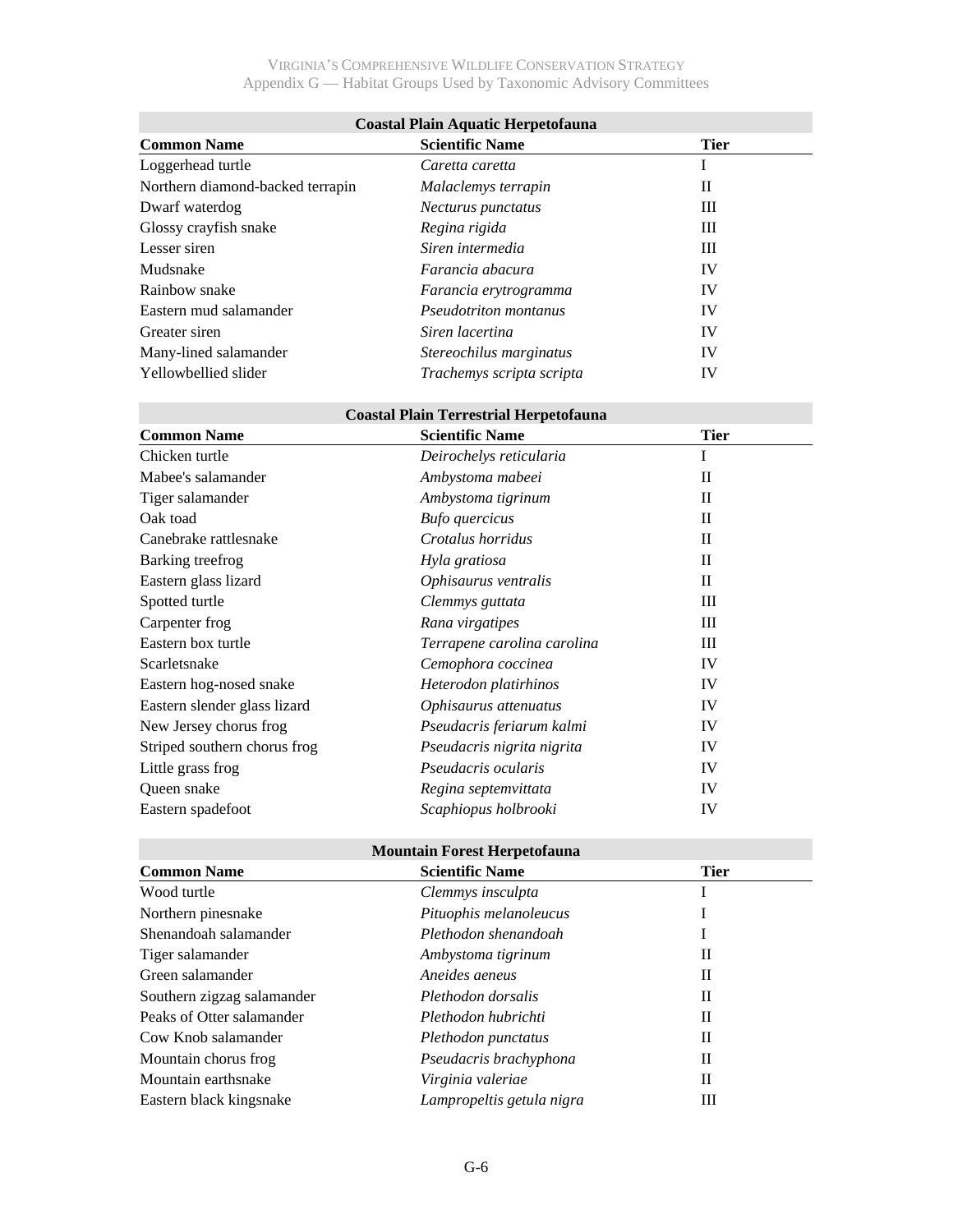| Smooth green snake             | Liochlorophis vernalis   | Ш  |
|--------------------------------|--------------------------|----|
| Shenandoah Mountain salamander | Plethodon virginia       | Ш  |
| Jefferson salamander           | Ambystoma jeffersonianum | IV |
| Timber rattlesnake             | Crotalus horridus        | IV |
| Blue Ridge dusky salamander    | Desmognathus orestes     | IV |
| Cumberland Plateau salamander  | Plethodon kentucki       | IV |
| Yonahlossee salamander         | Plethodon yonahlossee    | IV |
| <b>Oueen</b> snake             | Regina septemvittata     | IV |

## **Mount Rogers Area Herpetofauna**

| <b>Common Name</b>              | <b>Scientific Name</b>  | Tier |
|---------------------------------|-------------------------|------|
| Weller's salamander             | Plethodon welleri       |      |
| Shovel-nosed salamander         | Desmognathus marmoratus | Ш    |
| Pygmy salamander                | Desmognathus wrighti    | Ш    |
| Blue Ridge two-lined salamander | Eurycea wilderae        | Ш    |
| Yonahlossee salamander          | Plethodon yonahlossee   | IV   |

| <b>Tennessee and New River Drainage Aquatic Herpetofauna</b> |                               |             |  |
|--------------------------------------------------------------|-------------------------------|-------------|--|
| <b>Common Name</b>                                           | <b>Scientific Name</b>        | <b>Tier</b> |  |
| Eastern hellbender                                           | Cryptobranchus alleganiensis  | П           |  |
| Mudpuppy                                                     | Necturus maculosus            | Ш           |  |
| Cumberland slider                                            | Trachemys scripta troostii    | Ш           |  |
| Spiny softshell                                              | Apalone spinifera             | IV          |  |
| Northern map turtle                                          | Graptemys geographica         | IV          |  |
| Oueen snake                                                  | Regina septemvittata          | IV          |  |
| Stripe-necked musk turtle                                    | Sternotherus minor peltifer   | IV          |  |
|                                                              | <b>Statewide Herpetofauna</b> |             |  |
| <b>Common Name</b>                                           | <b>Scientific Name</b>        | <b>Tier</b> |  |
| Eastern box turtle                                           | Terrapene carolina            | Ш           |  |
| Eastern hog-nosed snake                                      | Heterodon platirhinos         | IV          |  |
| Common ribbonsnake                                           | Thamnophis sauritus           | IV          |  |

| Western Piedmont Upland Herpetofauna |                        |      |
|--------------------------------------|------------------------|------|
| <b>Common Name</b>                   | <b>Scientific Name</b> | Tier |
| Wood turtle                          | Clemmys insculpta      |      |
| Mole salamander                      | Ambystoma talpoideum   |      |
| Eastern box turtle                   | Terrapene carolina     | Ш    |
| Oueen snake                          | Regina septemvittata   | IV   |
| Southeastern crowned snake           | Tantilla coronata      | IV   |

| <b>Barrier Island and Other Beach Birds</b> |                        |             |
|---------------------------------------------|------------------------|-------------|
| <b>Common Name</b>                          | <b>Scientific Name</b> | <b>Tier</b> |
| Piping plover                               | Charadrius melodus     |             |
| Wilson's plover                             | Charadrius wilsonia    |             |
| Gull-billed tern                            | Sterna nilotica        |             |
| Little blue heron                           | Egretta caerulea       | П           |
| American oystercatcher                      | Haematopus palliatus   |             |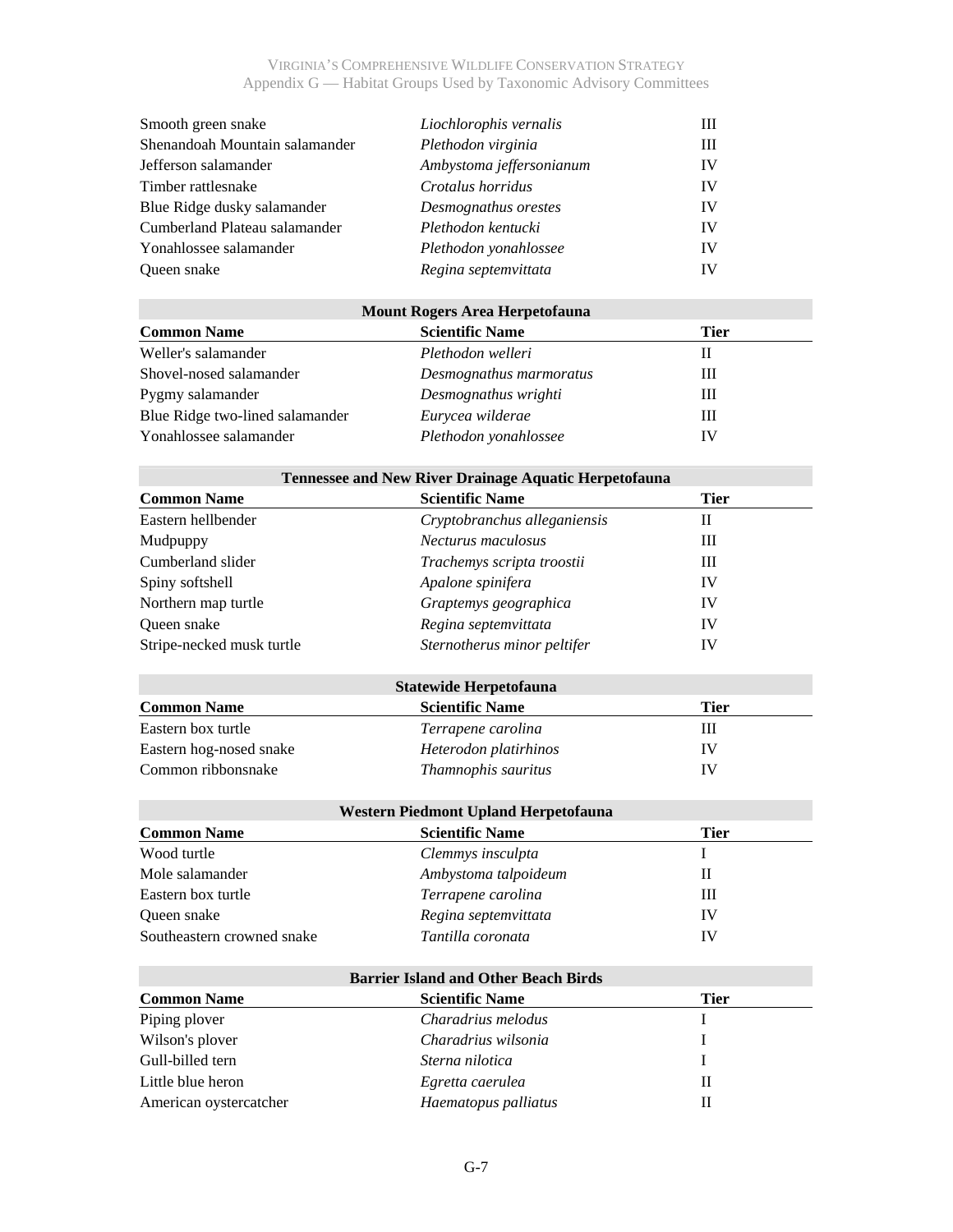| Black skimmer          | Rynchops niger       | Н  |
|------------------------|----------------------|----|
| Least tern             | Sterna antillarum    | П  |
| Royal tern             | Sterna maxima        | П  |
| Tricolored heron       | Egretta tricolor     | Ш  |
| Common tern            | Sterna hirundo       | Ш  |
| Dunlin                 | Calidris alpine      | IV |
| Red knot               | Calidris canutus     | IV |
| Short-billed dowitcher | Limnodromus griseus  | IV |
| Marbled godwit         | Limosa fedoa         | IV |
| Hudsonian godwit       | Limosa haemastica    | IV |
| Whimbrel               | Numenius phaeopus    | IV |
| Black-bellied plover   | Pluvialis squatarola | IV |
| Roseate tern           | Sterna dougallii     | IV |

# **Coastal Marsh Birds**

| <b>Common Name</b>             | <b>Scientific Name</b>     | <b>Tier</b>  |  |
|--------------------------------|----------------------------|--------------|--|
| Henslow's sparrow              | Ammodramus henslowii       | I            |  |
| Black rail                     | Laterallus jamaicensis     | I            |  |
| Gull-billed tern               | Sterna nilotica            | I            |  |
| Saltmarsh sharp-tailed sparrow | Ammodramus caudacutus      | $\mathbf{I}$ |  |
| American black duck            | Anas rubripes              | $\Pi$        |  |
| American bittern               | Botaurus lentiginosus      | $\mathbf{I}$ |  |
| Bald eagle                     | Haliaeetus leucocephalus   | $\Pi$        |  |
| King rail                      | Rallus elegans             | $\mathbf{I}$ |  |
| Nelson's sharp-tailed sparrow  | Ammodramus nelsoni         | III          |  |
| Northern harrier               | Circus cyaneus             | Ш            |  |
| Sedge wren                     | Cistothorus platensis      | III          |  |
| Least bittern                  | Ixobrychus exilis          | Ш            |  |
| Yellow-crowned night-heron     | Nyctanassa violacea        | III          |  |
| Black-crowned night-heron      | Nycticorax nycticorax      | Ш            |  |
| Glossy ibis                    | Plegadis falcinellus       | Ш            |  |
| Common tern                    | Sterna hirundo             | Ш            |  |
| Seaside sparrow                | Ammodramus maritimus       | IV           |  |
| Marsh wren                     | Cistothorus palustris      | IV           |  |
| Yellow rail                    | Coturnicops noveboracensis | IV           |  |
| Virginia rail                  | Rallus limicola            | IV           |  |
| Clapper rail                   | Rallus longirostris        | IV           |  |
| Forster's tern                 | Sterna forsteri            | IV           |  |

| <b>Early Successional Birds</b> |                        |             |
|---------------------------------|------------------------|-------------|
| <b>Common Name</b>              | <b>Scientific Name</b> | <b>Tier</b> |
| Loggerhead shrike               | Lanius ludovicianus    |             |
| Appalachian Bewick's wren       | Thryomanes bewickii    |             |
| Golden-winged warbler           | Vermivora chrysoptera  |             |
| Barn owl                        | Tyto alba pratincola   | Ш           |
| Yellow-billed cuckoo            | Coccyzus americanus    | IV          |
| Northern bobwhite               | Colinus virginianus    | IV          |
| Prairie warbler                 | Dendroica discolor     | IV          |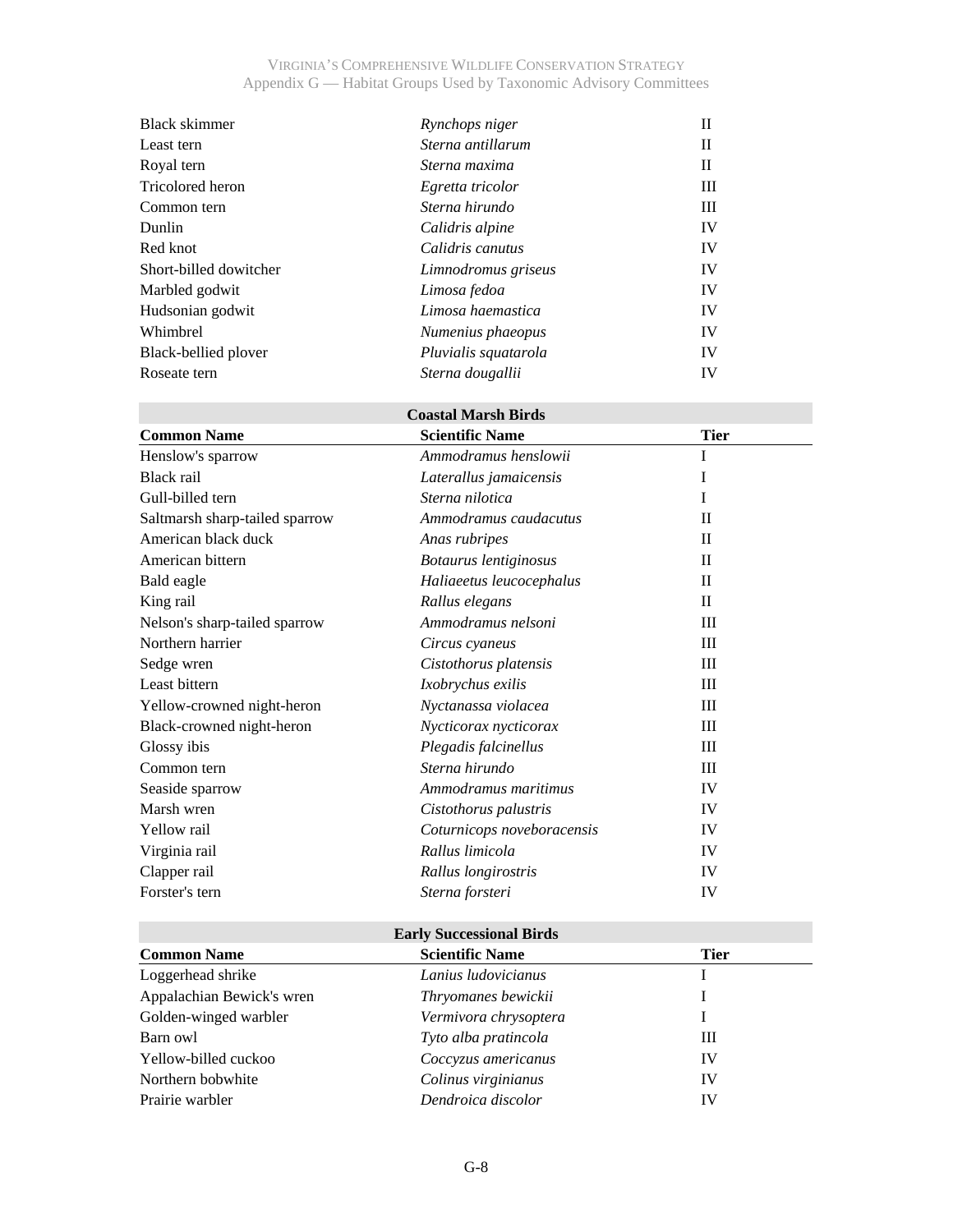| Dendroica kirtlandii    | IV |
|-------------------------|----|
| Dendroica petechia      | IV |
| Dumetella carolinensis  | IV |
| Empidonax traillii      | IV |
| Icteria virens          | IV |
| Pipilo erythrophthalmus | IV |
| Scolopax minor          | IV |
| Spizella pusilla        | IV |
| Toxostoma rufum         | IV |
| Tyrannus tyrannus       | IV |
| Vermivora pinus         | IV |
|                         |    |

|                     | <b>Grassland Birds</b> |             |  |
|---------------------|------------------------|-------------|--|
| <b>Common Name</b>  | <b>Scientific Name</b> | <b>Tier</b> |  |
| Henslow's sparrow   | Ammodramus henslowii   |             |  |
| Upland sandpiper    | Bartramia longicauda   |             |  |
| Northern harrier    | Circus cyaneus         | Ш           |  |
| Grasshopper sparrow | Ammodramus savannarum  | IV          |  |
| Northern bobwhite   | Colinus virginianus    | IV          |  |
| Eastern meadowlark  | Sturnella magna        | IV          |  |

| <b>High Elevation Coniferous Forest Birds</b> |                                |      |
|-----------------------------------------------|--------------------------------|------|
| <b>Common Name</b>                            | <b>Scientific Name</b>         | Tier |
| Red crossbill                                 | Loxia curvirostra              |      |
| Northern saw-whet owl                         | Aegolius acadicus              |      |
| Winter wren                                   | <i>Troglodytes troglodytes</i> |      |
| Brown creeper                                 | Certhia americana              | IV   |

## **High Elevation Deciduous Forest Birds**

| <b>Common Name</b>                   | <b>Scientific Name</b>            | <b>Tier</b>  |
|--------------------------------------|-----------------------------------|--------------|
| Appalachian yellow-bellied sapsucker | Sphyrapicus varius appalachiensis | I            |
| Cerulean warbler                     | Dendroica cerulea                 | $\mathbf{I}$ |
| Winter wren                          | <i>Troglodytes troglodytes</i>    | $\mathbf{I}$ |
| Whip-poor-will                       | Caprimulgus vociferus             | IV           |
| Brown creeper                        | Certhia americana                 | IV           |
| Chimney swift                        | Chaetura pelagica                 | IV           |
| Yellow-billed cuckoo                 | Coccyzus americanus               | IV           |
| Eastern wood-pewee                   | Contopus virens                   | IV           |
| Worm-eating warbler                  | Helmitheros vermivorus            | IV           |
| Wood thrush                          | Hylocichla mustelina              | IV           |
| Black-and-white warbler              | Mniotilta varia                   | IV           |
| Rose-breasted grosbeak               | Pheuctitus ludovicianus           | IV           |
| Scarlet tanager                      | Piranga olivacea                  | IV           |
| Ovenbird                             | Seiurus aurocapillus              | IV           |
| Louisiana waterthrush                | Seiurus motacilla                 | IV           |
| Yellow-throated vireo                | <i>Vireo flavifrons</i>           | IV           |
| Canada warbler                       | Wilsonia canadensis               | IV           |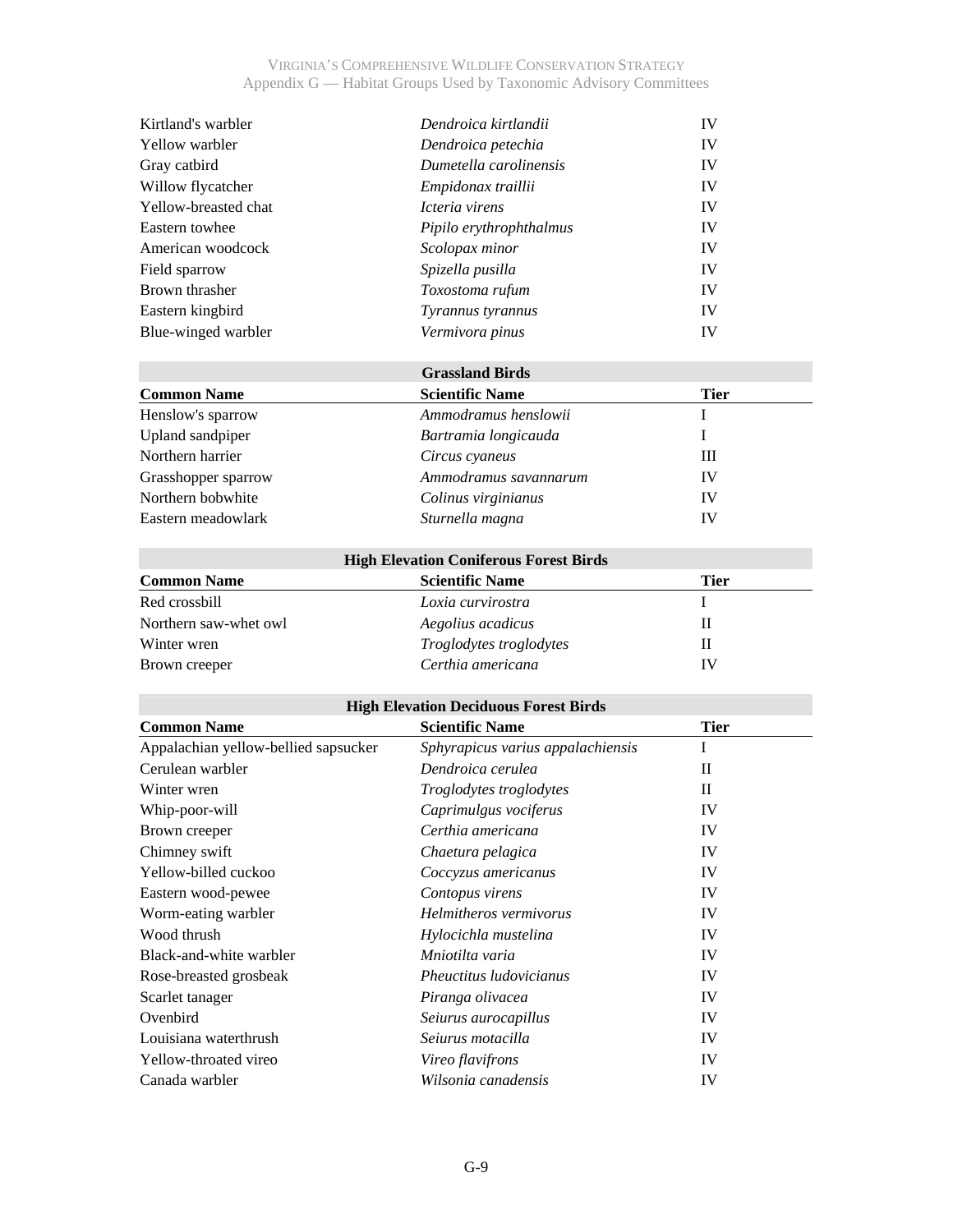| <b>Mature Deciduous Forest Birds</b> |                             |              |
|--------------------------------------|-----------------------------|--------------|
| <b>Common Name</b>                   | <b>Scientific Name</b>      | <b>Tier</b>  |
| Cerulean warbler                     | Dendroica cerulea           | $\mathbf{I}$ |
| Bald eagle                           | Haliaeetus leucocephalus    | $\mathbf{I}$ |
| Whip-poor-will                       | Caprimulgus vociferus       | IV           |
| Chimney swift                        | Chaetura pelagica           | IV           |
| Yellow-billed cuckoo                 | Coccyzus americanus         | IV           |
| Eastern wood-pewee                   | Contopus virens             | IV           |
| Worm-eating warbler                  | Helmitheros vermivorus      | IV           |
| Wood thrush                          | Hylocichla mustelina        | IV           |
| Black-and-white warbler              | Mniotilta varia             | IV           |
| Rose-breasted grosbeak               | Pheuctitus ludovicianus     | IV           |
| Scarlet tanager                      | Piranga olivacea            | IV           |
| Ovenbird                             | Seiurus aurocapillus        | IV           |
| Louisiana waterthrush                | Seiurus motacilla           | IV           |
| Yellow-throated vireo                | Vireo flavifrons            | IV           |
| Canada warbler                       | Wilsonia canadensis         | IV           |
|                                      |                             |              |
|                                      | <b>Pine Savannah Birds</b>  |              |
| <b>Common Name</b>                   | <b>Scientific Name</b>      | <b>Tier</b>  |
| Bachman's sparrow                    | Aimophila aestivalis        | $\mathbf I$  |
| Red-cockaded woodpecker              | Picoides borealis           | Ι            |
| Chuck-will's-widow                   | Caprimulgus carolinensis    | IV           |
| Northern bobwhite                    | Colinus virginianus         | IV           |
| Eastern wood-pewee                   | Contopus virens             | IV           |
| Prairie warbler                      | Dendroica discolor          | IV           |
| Brown-headed nuthatch                | Sitta pusilla               | IV           |
|                                      |                             |              |
|                                      | <b>Wintering Waterfowl</b>  |              |
| <b>Common Name</b>                   | <b>Scientific Name</b>      | <b>Tier</b>  |
| American black duck                  | Anas rubripes               | $\mathbf{I}$ |
| Redhead                              | Aythya americana            | Ш            |
| <b>Brant</b>                         | Branta bernicla             | III          |
| Greater scaup                        | Aythya marila               | IV           |
| Horned grebe                         | Podiceps auritus            | IV           |
|                                      |                             |              |
|                                      | <b>Wooded Wetland Birds</b> |              |
| <b>Common Name</b>                   | <b>Scientific Name</b>      | <b>Tier</b>  |
| Black-throated green warbler         | Dendroica virens waynei     | $\bf I$      |
| Bald eagle                           | Haliaeetus leucocephalus    | $\rm _{II}$  |
| Swainson's warbler                   | Limnothlypis swainsonii     | $\mathbf{I}$ |
| Green heron                          | <b>Butorides</b> striatus   | IV           |
| Chimney swift                        | Chaetura pelagica           | IV           |
| Yellow-billed cuckoo                 | Coccyzus americanus         | IV           |
| Eastern wood-pewee                   | Contopus virens             | IV           |
| Rusty blackbird                      | Euphagus carolinus          | IV           |
| Kentucky warbler                     | Oporornis formosus          | IV           |
| Northern parula                      | Parula americana            | IV           |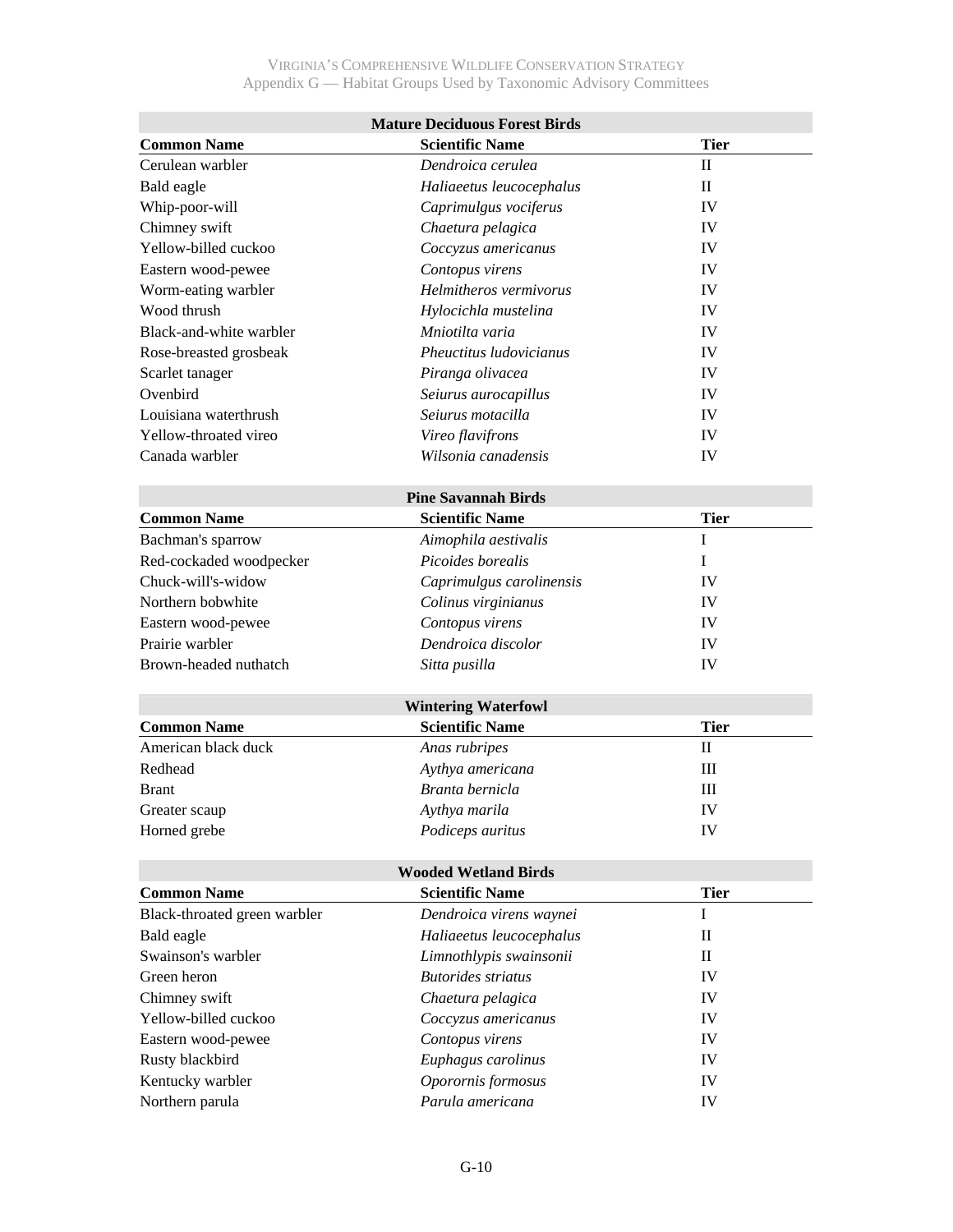| Prothonotary warbler  | <i>Protonotaria citrea</i> |  |
|-----------------------|----------------------------|--|
| Yellow-throated vireo | <i>Vireo flavifrons</i>    |  |

| <b>Clinch River Mussels</b> |                                  |              |
|-----------------------------|----------------------------------|--------------|
| <b>Common Name</b>          | <b>Scientific Name</b>           | <b>Tier</b>  |
| Birdwing pearlymussel       | Conradilla caelata               | $\mathbf I$  |
| Fanshell                    | Cyprogenia stegaria              | I            |
| Dromedary pearlymussel      | Dromus dromas                    | I            |
| Cumberland combshell        | Epioblasma brevidens             | I            |
| Oyster mussel               | Epioblasma capsaeformis          | I            |
| Tan riffleshell             | Epioblasma florentina walkeri    | I            |
| Green-blossom pearlymussel  | Epioblasma torulosa gubernaculum | I            |
| Shiny pigtoe                | Fusconaia cor                    | I            |
| Fine-rayed pigtoe           | Fusconaia cuneolus               | I            |
| Cracking pearlymussel       | Hemistena lata                   | I            |
| Pink mucket                 | Lampsilis abrupta                | I            |
| Little-winged pearlymussel  | Pegias fabula                    | I            |
| Rough pigtoe                | Pleurobema plenum                | I            |
| Rough rabbits foot          | Quadrula cylindrica strigillata  | I            |
| Appalachian monkeyface      | Quadrula sparsa                  | I            |
| Purple bean                 | Villosa perpurpurea              | I            |
| Cumberland bean             | Villosa trabalis                 | I            |
| Slippershell                | Alasmidonta viridis              | $\mathbf{I}$ |
| Spectacle case              | Cumberlandia monodonta           | $\mathbf{I}$ |
| Snuffbox                    | Epioblasma triquetra             | $\mathbf{I}$ |
| Tennessee pigtoe            | Fusconaia barnesiana             | П            |
| Tennessee heelsplitter      | Lasmigona holstonia              | П            |
| Slabside pearlymussel       | Lexingtonia dolabelloides        | П            |
| Sheepnose                   | Plethobasus cyphyus              | $\Pi$        |
| Pyramid pigtoe              | Pleurobema rubrum                | $\mathbf{I}$ |
| Fluted kidneyshell          | Ptychobranchus subtentum         | П            |
| Purple liliput              | Toxolasma lividus                | $\mathbf{I}$ |
| Rayed bean                  | Villosa fabalis                  | $\rm II$     |
| Elktoe                      | Alasmidonta marginata            | Ш            |
| Elktoe                      | Alasmidonta marginata            | Ш            |
| Longsolid                   | Fusconaia subrotunda             | Ш            |
| Spiny riversnail            | Io fluvialis                     | Ш            |
| <b>Black sandshell</b>      | Ligumia recta                    | Ш            |
| Ohio pigtoe                 | Pleurobema cordatum              | Ш            |
| Tennessee clubshell         | Pleurobema oviforme              | Ш            |
| Elephant ear                | Elliptio crassidens              | IV           |
| Pocketbook mussel           | Lampsilis ovata                  | IV           |
| Fragile papershell          | Leptodea fragilis                | IV           |
| Cumberland moccasin         | Medionidus conradicus            | IV           |
| Pimple back                 | Quadrula pustulosa pustulosa     | IV           |
| Deertoe                     | Truncilla truncata               | IV           |
| Mountain creekshell mussel  | Villosa vanuxemensis             | IV           |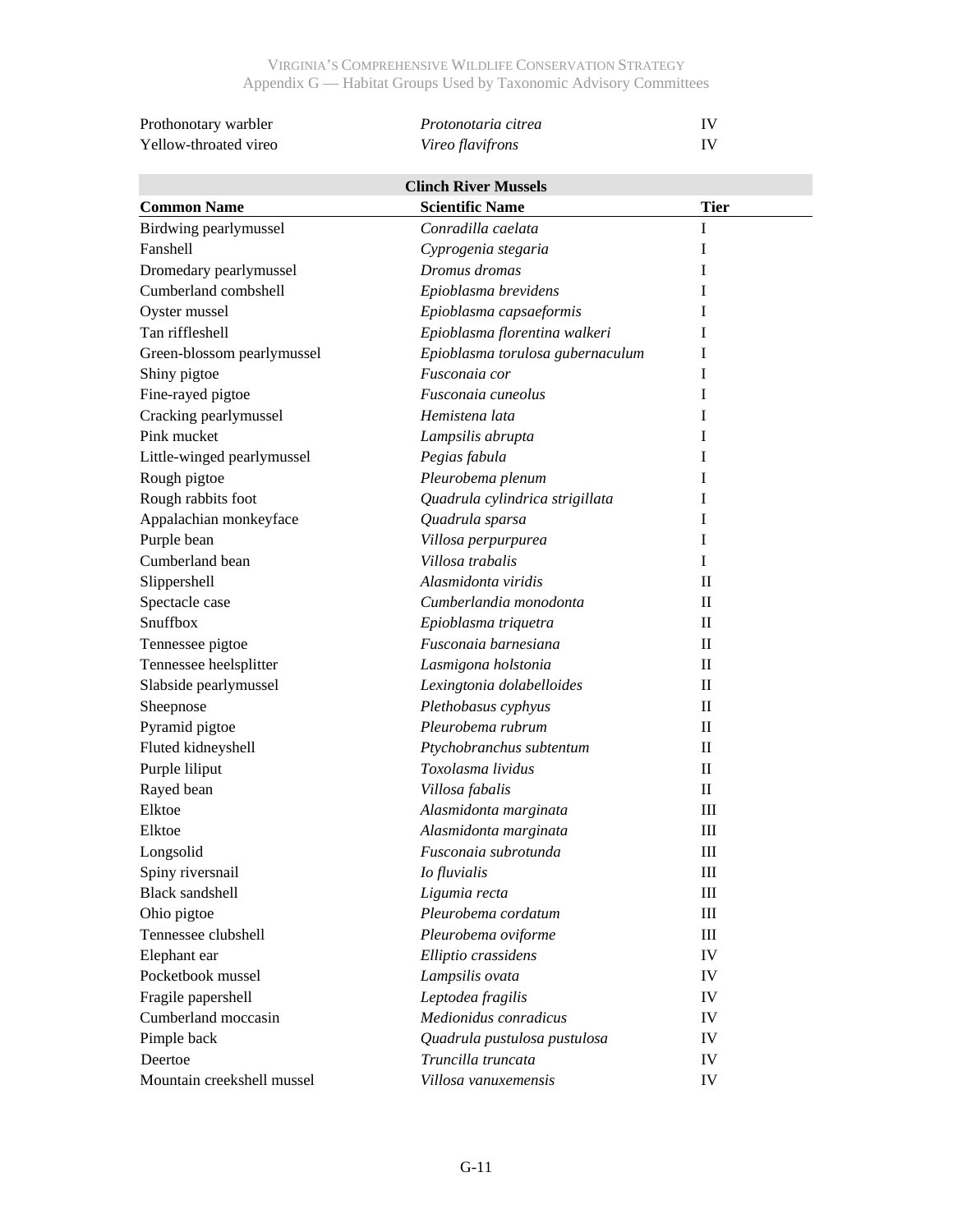| <b>Holston River Mussels</b> |                                 |              |
|------------------------------|---------------------------------|--------------|
| <b>Common Name</b>           | <b>Scientific Name</b>          | <b>Tier</b>  |
| Tan riffleshell              | Epioblasma florentina walkeri   | I            |
| Shiny pigtoe                 | Fusconaia cor                   | I            |
| Fine-rayed pigtoe            | Fusconaia cuneolus              | I            |
| Little-winged pearlymussel   | Pegias fabula                   | I            |
| Rough rabbits foot           | Quadrula cylindrica strigillata | I            |
| Slippershell                 | Alasmidonta viridis             | П            |
| Tennessee pigtoe             | Fusconaia barnesiana            | $_{\rm II}$  |
| Tennessee heelsplitter       | Lasmigona holstonia             | $\Pi$        |
| Slabside pearlymussel        | Lexingtonia dolabelloides       | П            |
| Fluted kidneyshell           | Ptychobranchus subtentum        | $\mathbf{I}$ |
| Purple liliput               | Toxolasma lividus               | $\rm II$     |
| Elktoe                       | Alasmidonta marginata           | III          |
| Longsolid                    | Fusconaia subrotunda            | Ш            |
| Spiny riversnail             | Io fluvialis                    | Ш            |
| <b>Black sandshell</b>       | Ligumia recta                   | Ш            |
| Tennessee clubshell          | Pleurobema oviforme             | III          |
| Pocketbook mussel            | Lampsilis ovata                 | IV           |
| Cumberland moccasin          | Medionidus conradicus           | IV           |
| Mountain creekshell mussel   | Villosa vanuxemensis            | IV           |
|                              |                                 |              |
|                              | <b>New River Mussels</b>        |              |
| <b>Common Name</b>           | <b>Scientific Name</b>          | <b>Tier</b>  |
| Green floater                | Lasmigona subviridis            | $\mathbf{I}$ |
| Elktoe                       | Alasmidonta marginata           | III          |
| Pistolgrip                   | Tritogonia verrucosa            | IV           |
|                              |                                 |              |
|                              | <b>Powell River Mussels</b>     |              |
| <b>Common Name</b>           | <b>Scientific Name</b>          | <b>Tier</b>  |
| Birdwing pearlymussel        | Conradilla caelata              | I            |
| Dromedary pearlymussel       | Dromus dromas                   | I            |
| Cumberland combshell         | Epioblasma brevidens            | Ι            |
| Oyster mussel                | Epioblasma capsaeformis         |              |
| Shiny pigtoe                 | Fusconaia cor                   | I            |
| Fine-rayed pigtoe            | Fusconaia cuneolus              | Ι            |
| Cracking pearlymussel        | Hemistena lata                  | I            |
| Rough rabbits foot           | Quadrula cylindrica strigillata | Ι            |
| Cumberland monkeyface        | Quadrula intermedia             | Ι            |
| Appalachian monkeyface       | Quadrula sparsa                 | I            |
| Snuffbox                     | Epioblasma triquetra            | $_{\rm II}$  |
| Tennessee pigtoe             | Fusconaia barnesiana            | $\rm _{II}$  |
| Tennessee heelsplitter       | Lasmigona holstonia             | $\rm _{II}$  |
| Slabside pearlymussel        | Lexingtonia dolabelloides       | $\rm _{II}$  |
| Sheepnose                    | Plethobasus cyphyus             | $\mathbf{I}$ |
| Fluted kidneyshell           | Ptychobranchus subtentum        | $\rm _{II}$  |
| Elktoe                       | Alasmidonta marginata           | Ш            |
| Longsolid                    | Fusconaia subrotunda            | $\rm III$    |